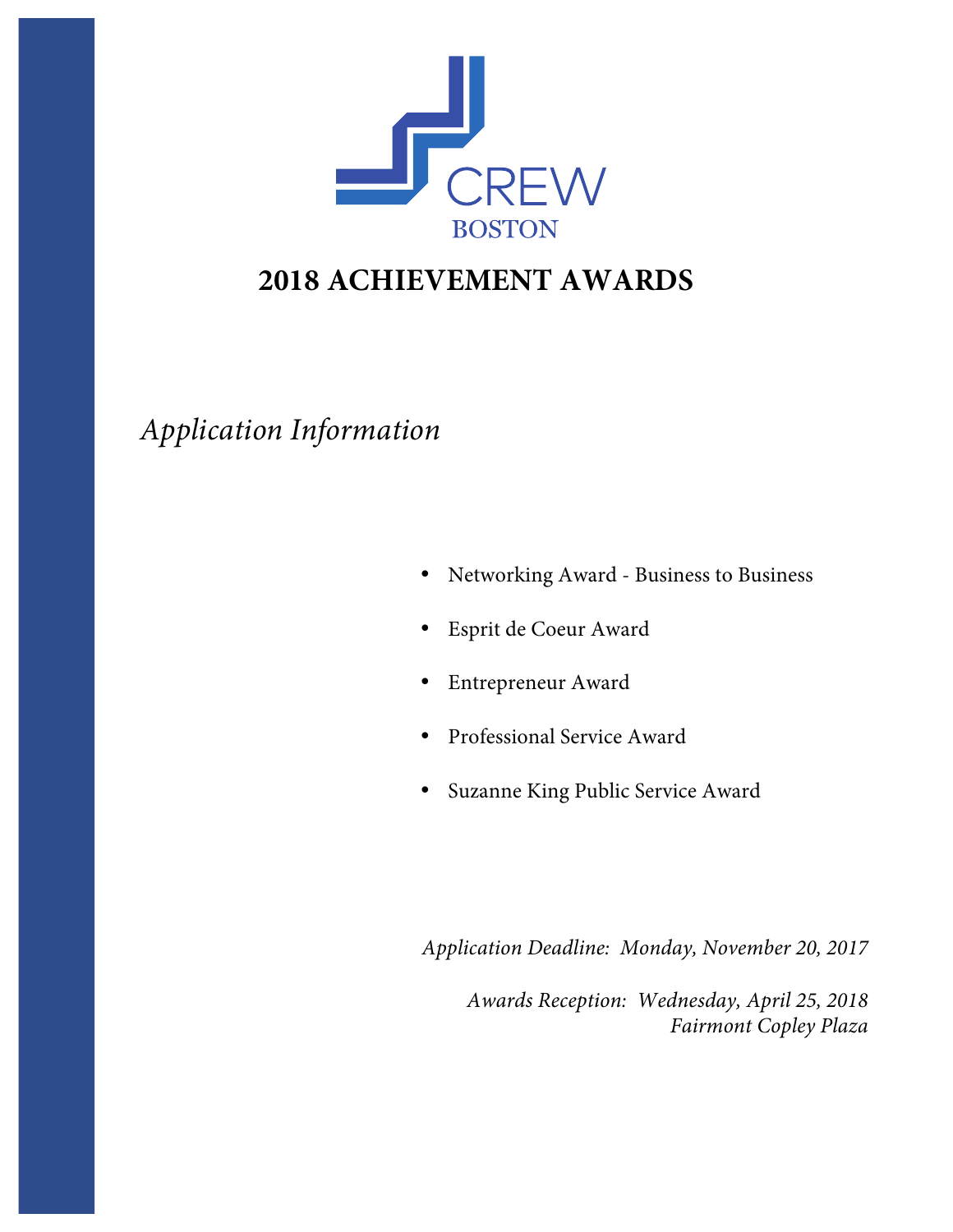The CREW Boston Awards Program began in 1996 with the Networking Award. Two years later, the Awards Program was expanded to also include recognition for those individuals who best embody the spirit and principles of CREW Boston on a personal level (the Esprit de Coeur Award), recognition for CREW Boston entrepreneurs (the Entrepreneur Award), recognition for those who are a success within their firm and/or area of expertise (the Professional Service Award), and recognition for those who work in the public or non-profit sectors (the Suzanne King Public Service Award). Each year these individual awards are presented to the extent there are sufficient qualified candidates submitted and approved by the Awards Selection Committee.

This year's Awards Reception, a special celebration of CREW Boston achievers, will be held on April 25, 2018 at the Fairmont Copley Plaza.

## **APPLICATION PROCEDURE**

Any CREW Boston member may submit one or more application for the Networking Award, the Esprit de Coeur Award, the Entrepreneur Award, the Professional Service Award, and the Suzanne King Public Service Award. Applications must include all the information on the Application Form available from the CREW Boston website. Members are encouraged to submit an application for themselves as well as other CREW Boston members.

While past and present officers and Board of Directors are not excluded from these awards, holding such a position is not the key element that will be considered.

It would be very helpful if photographs of the principal people mentioned in your application accompany your Application Form; if their photographs are not already included in their CREWBiz profile.

#### **Selection Procedure & Judging Criteria**

The CREW Boston Achievement Awards Selection Committee will review all applications and select the winners in each category. Winners will be notified in December.

Applications for all awards will be judged on the extent to which they demonstrate the purpose for which each award was created. Please refer to the Criteria for Submission included in this brochure for each specific award.

#### **Recognition**

The awards will be presented to the honorees at the annual CREW Boston Achievement Awards Reception on April 25, 2018 at the Fairmont Copley Plaza.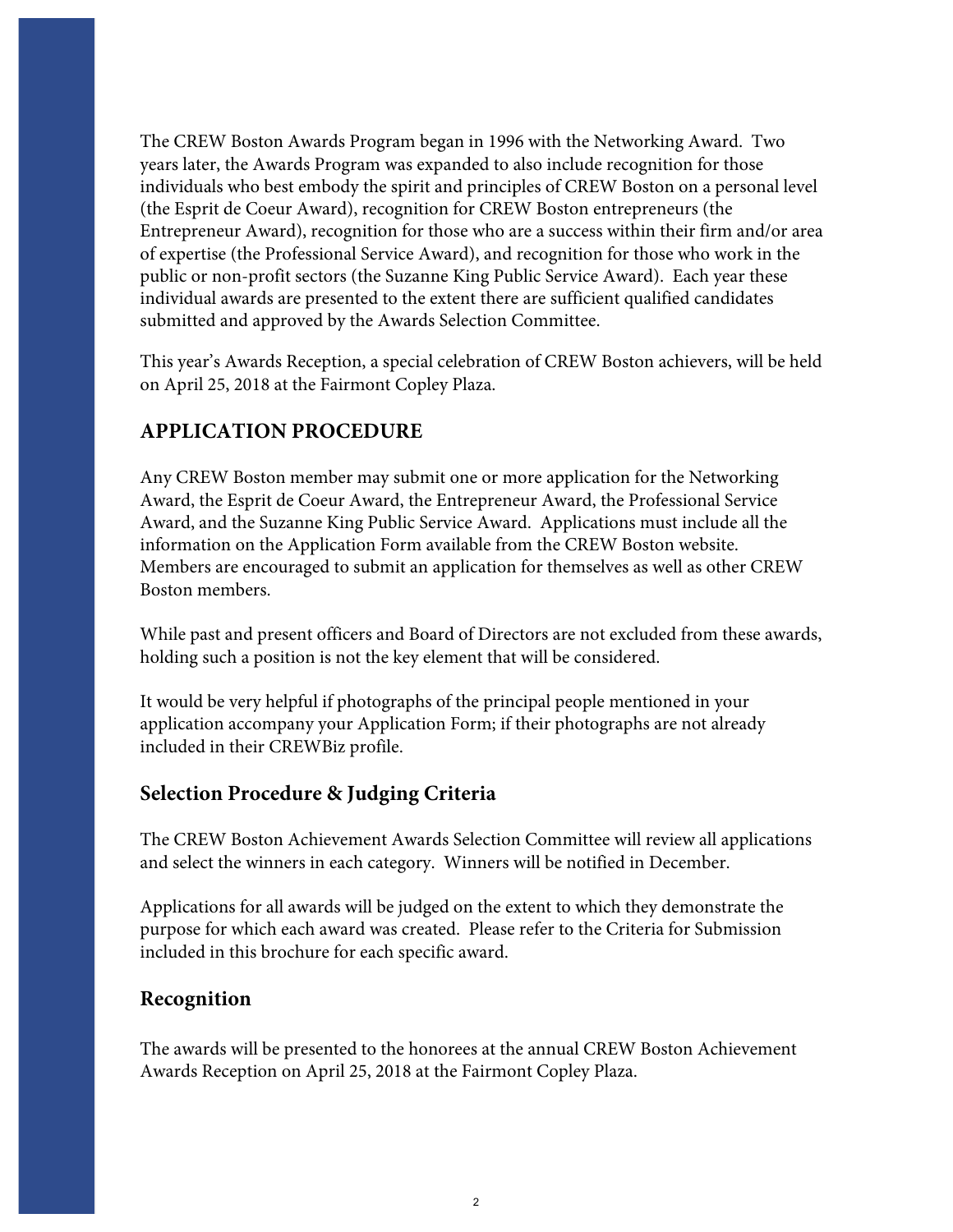#### **NETWORKING AWARD – Business to Business**

The Networking Award – Business to Business is designed to recognize a deal, transaction or project that most clearly exemplifies the goals and purposes of CREW Boston and showcases a business to business networking success story. This award recognizes a team that includes **two or more** CREW Boston members that enters into a creative, groundbreaking, signficant or otherwise impactful transaction, lease, financing, rezoning project. The emphasis will be placed on significant involvment/leadership by two or more CREW Boston members and opportunities for other women within the team but may include non-members on the team as well.

#### **Criteria for Submission**

- Deals or projects that closed or were approved or completed between January 1, 2017 and December 31, 2017 with a team that included **two or more** CREW Boston members that demonstrated creativity, resourcefulness, collaboration and industry best practices in execution and which has a significant impact or is groundbreaking, which could include any of the following:
- lease
- financing
- rezoning or site plan approval
- development, renovation
- portfolio deal or
- other transaction

In telling your story, you should include: (1) the time period over which the deal project occurred; (2) a detailed description of the deal or project and your networking experience; (3) the ways in which the deal or project demonstrated creativity, resourcefulness, collaboration and industry best practices, has or will have significant impact or is groundbreaking, (4) the significant involvement or leadership roles of the CREW Boston members of the team and (5) the other members of the team. Please include the addresses, phone numbers and email addresses for the team members.

The criteria for selection of the recipient(s) of the Networking Award – Business to Business include, but are not limited to:

- The dollar value, visibility, impact, nature and scope of the deal or project, if applicable.
- The creativity, problem solving qualities, resourcefulness, collaboration, originality, and uniqueness of the experience.The extent of the significant involvement or leadership of the CREW Boston members on the team.
- The number of CREW Boston members involved in the networking experience directly as a result of a recommendation of or engagement by another CREW Boston member.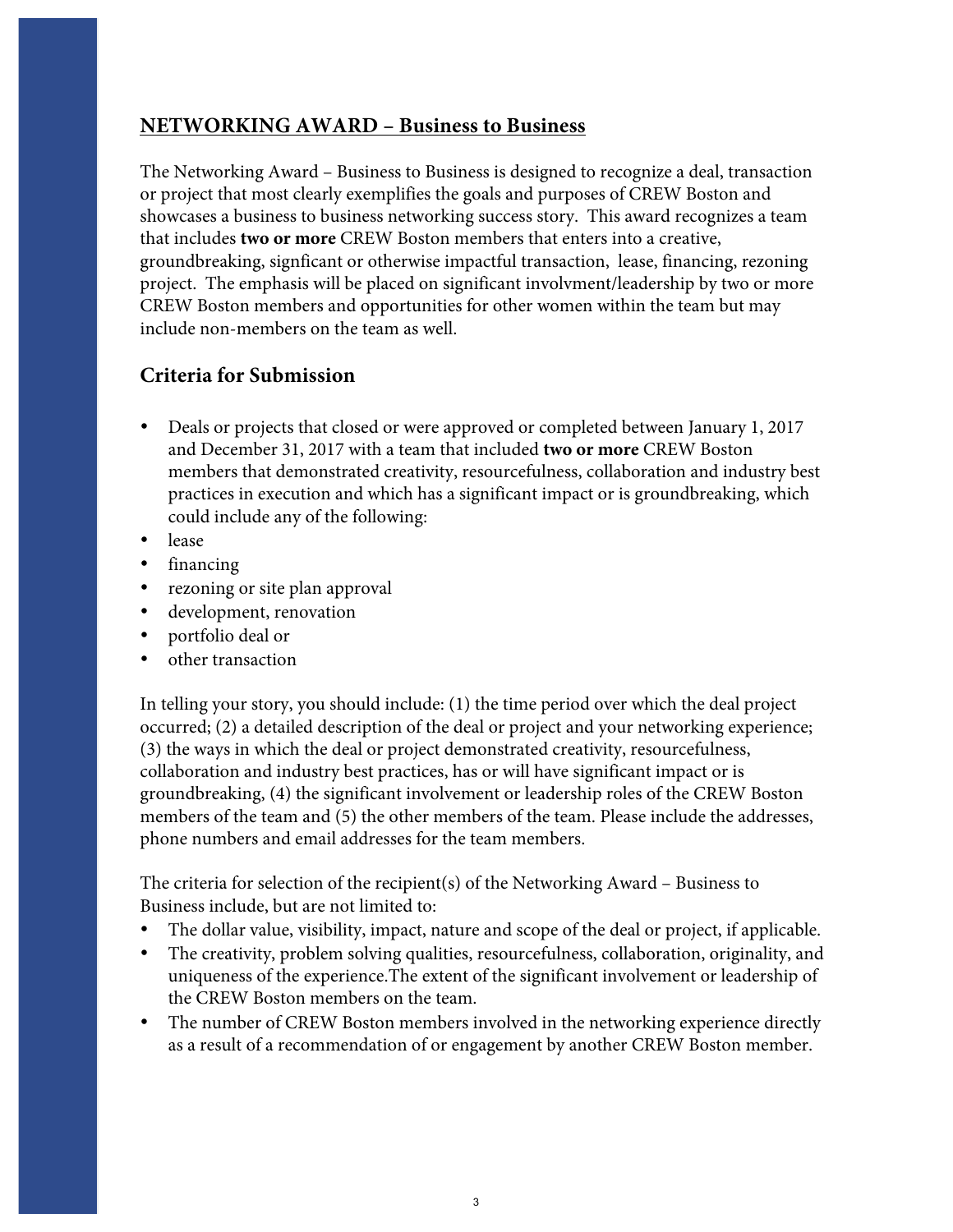#### **ESPRIT DE COEUR AWARD**

The Esprit de Coeur Award is designed to recognize a CREW Boston member who continually puts their *heart and soul* into CREW Boston.

#### **Criteria for Submission**

Individuals who have demonstrated a strong commitment to furthering CREW Boston's goals and purposes, and who have enthusiastically participated in CREW Boston events. Indicate what the member has done to promote CREW Boston as an organization. Include participation in CREW Boston events, as well as networking and mentoring with other CREW Boston members. Tell why the member is a successful CREW Boston ambassador. Please include the address, phone number and email address of the member.

The criteria for the selection of the recipient of the Esprit de Coeur Award include, but are not limited to:

- length of membership and frequency of participation in CREW Boston events
- enthusiasm and creativity in promoting and supporting CREW Boston and CREW Boston events
- networking with and mentoring of other CREW Boston members

#### **ENTREPRENEUR AWARD**

The Entrepreneur Award is designed to recognize those CREW Boston members who are business owners -- those risk-takers who chose to strike out on their own, or with a few others, to start a new business. This award is for that individual who has taken the risk to take the next step in their career and has succeeded.

#### **Criteria for Submission**

Individuals who have demonstrated willingness to take risks in their careers, which could have taken the form of:

- starting or significantly expanding one's own business
- making career change, including moving into an emerging field or into a field significantly different than the member's prior expertise
- competing against larger or more established firms for business
- securing a significant project that takes the firm to a new level
- implementing creative means of marketing and fostering WBE's or MBE's

Indicate what the member has done to take risks to promote their career. Include information about the obstacles that were faced, and how those obstacles were overcome. Detail the results to date. Tell why this person is someone all CREW Boston members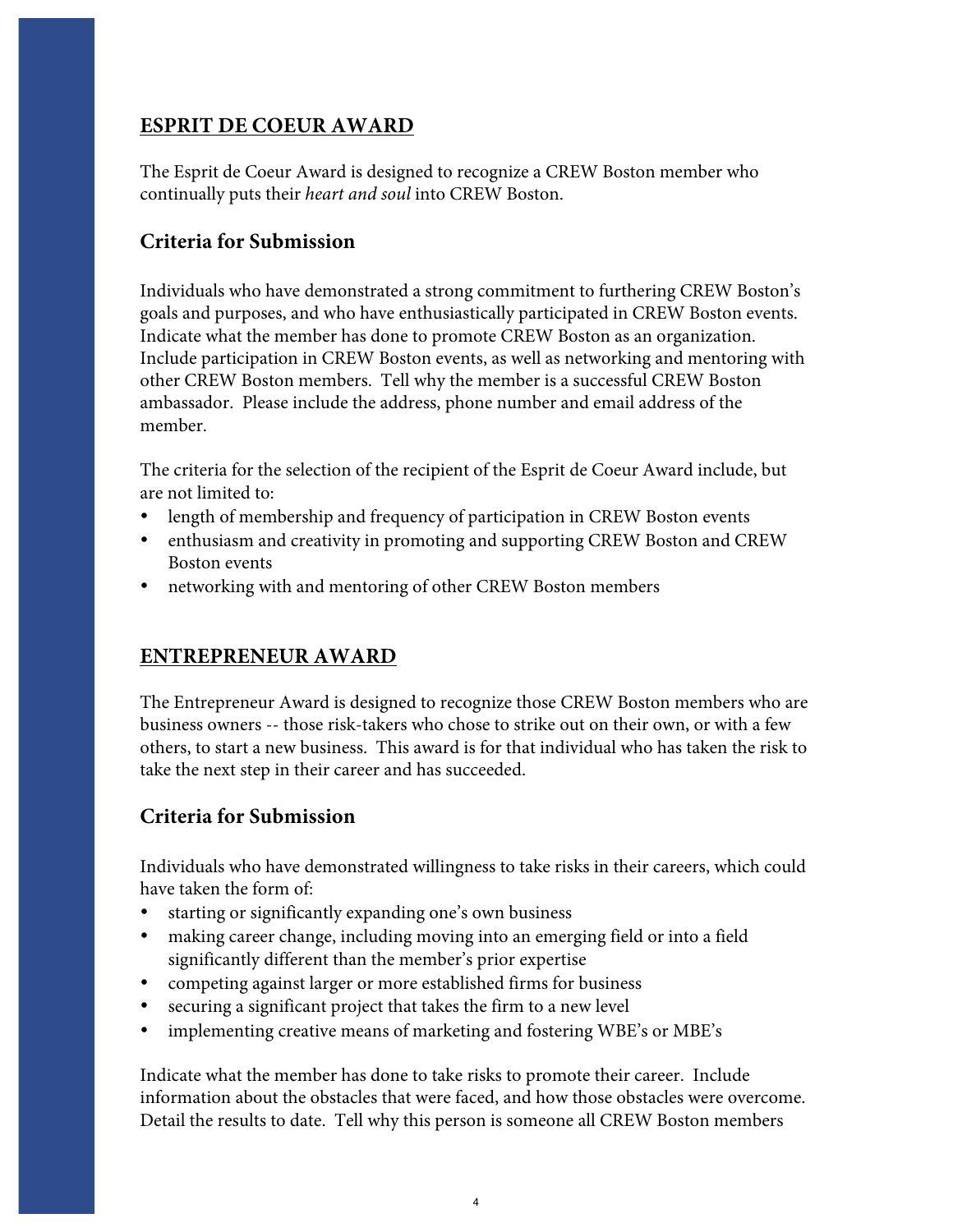can look to for inspiration. Please include the address, phone number and email address of the member.

The criteria for the selection of the recipient of the Entrepreneur Award include, but are not limited to:

- degree of risk taken: how far out on a limb did this person climb
- enthusiasm and creativity in making this particular move
- obstacles overcome in the process
- results achieved

# **PROFESSIONAL SERVICE AWARD**

The Professional Service Award is designed to recognize a CREW Boston member who is a significant contributor or is an emerging leader in their company or field whether through consistent years of superior service and/or through specific notable accomplishments and success.

# **Criteria for Submission**

Individuals who have devoted significant time and energy to a company, project or field. The member's professional service experience could include any of the following:

- significant contributions to or leadership within a company, project or field
- consistent years of superior service
- notable accomplishments and success in their field of expertise

Your application should describe the specific contributions that the member has made to the member's company and/or projects within the member's field of expertise. Include specific information about the contributions that the member has made to the commercial real estate industry and describe the various achievements that have resulted from member's contribution. Tell why this person is someone all CREW Boston members can look to for leadership in the commercial real estate industry. Please include the address, phone number and email address of the member.

The criteria for selection of the recipient of the Professional Service Award include, but are not limited to:

- the length of time that the CREW Boston member has been involved in the commercial real estate industry
- distinguished employment in the commercial real estate industry
- the significance of contribution to the company or project
- demonstrated leadership skills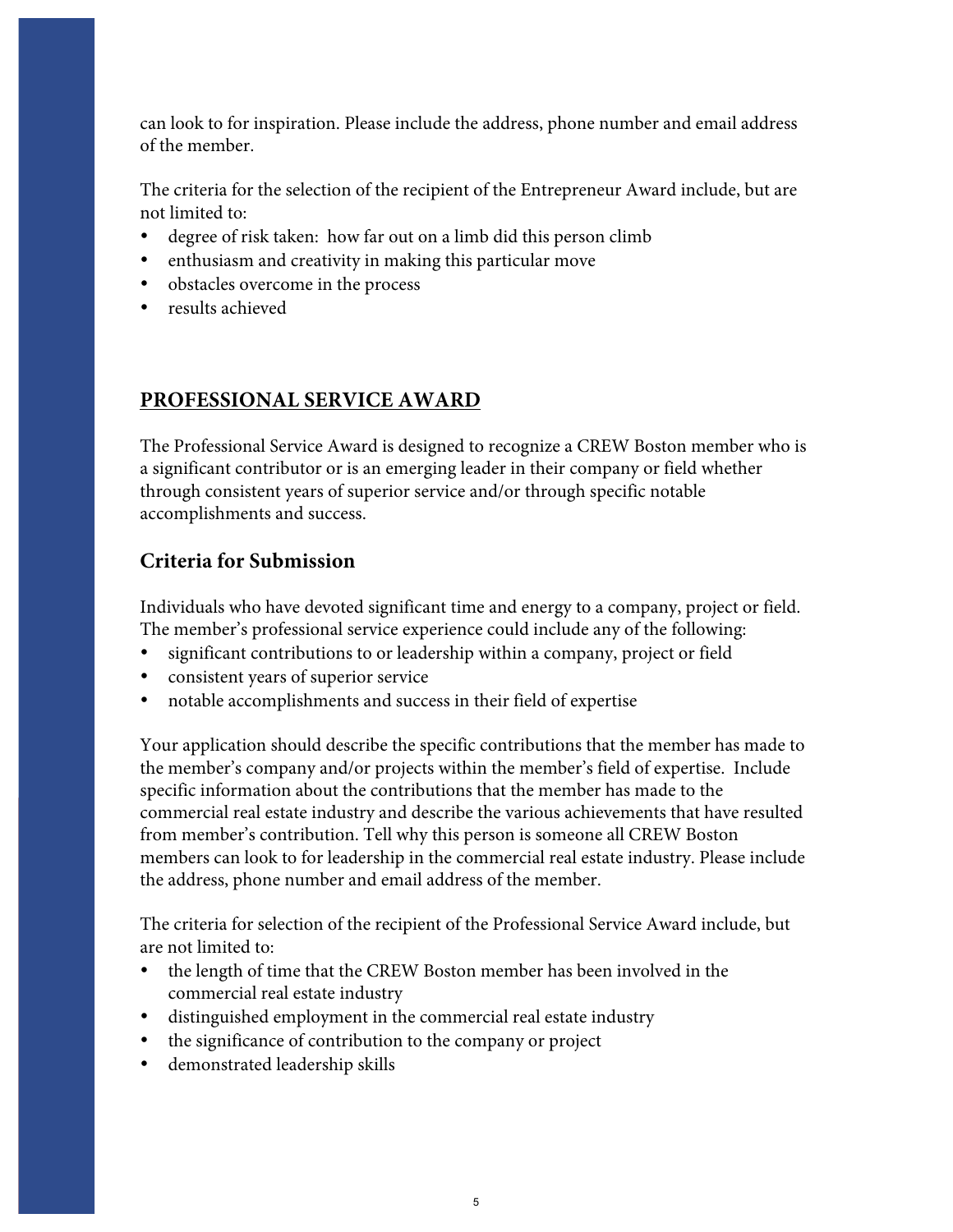# **SUZANNE KING PUBLIC SERVICE AWARD**

The Suzanne King Public Service Award is designed to recognize a CREW Boston member who works in the government or non-profit sector or a CREW Boston member who has devoted their time and talent as a volunteer to non-profit or public sector causes.

## **Criteria for Submission**

Individuals who have worked in the government or non-profit sector or who have devoted significant time and energy to non-profit and public sector causes. The member's public sector or non-profit experience could include any of the following:

- distinguished employment or service in government
- distinguished employment or service for a non-profit organization
- significant volunteer work on or for non-profit organizations or community projects
- member of a non-profit board

Your application should describe the specific contributions that the member has made to the member's community and/or to various non-profit organizations and/or governmental agencies. Include specific information about the contributions that the member has made to the applicable governmental agency or non-profit organization and describe the various achievements that have resulted from member's contribution. Tell why this person is someone all CREW Boston members can look to for leadership in the government, non-profit and/or public sector. Please include the address, phone and email address of the member.

The criteria for selection of the winner of the Suzanne King Public Service Award include, but are not limited to:

- the length of time that the CREW Boston member has been involved in the government, public or non-profit sector
- the significance of contribution to the government or community
- demonstrated leadership skills

For additional information and official Award Application Forms, please visit our website at http://www.crewboston.org or call Laura Domenico at 617-247-2346.

\_\_\_\_\_\_\_\_\_\_\_\_\_\_\_\_\_\_\_\_\_\_\_\_\_\_\_\_\_\_\_\_\_\_\_\_\_\_\_\_\_\_\_\_\_\_\_\_\_\_\_\_\_\_\_\_\_\_\_\_\_\_\_\_\_\_\_\_\_\_\_